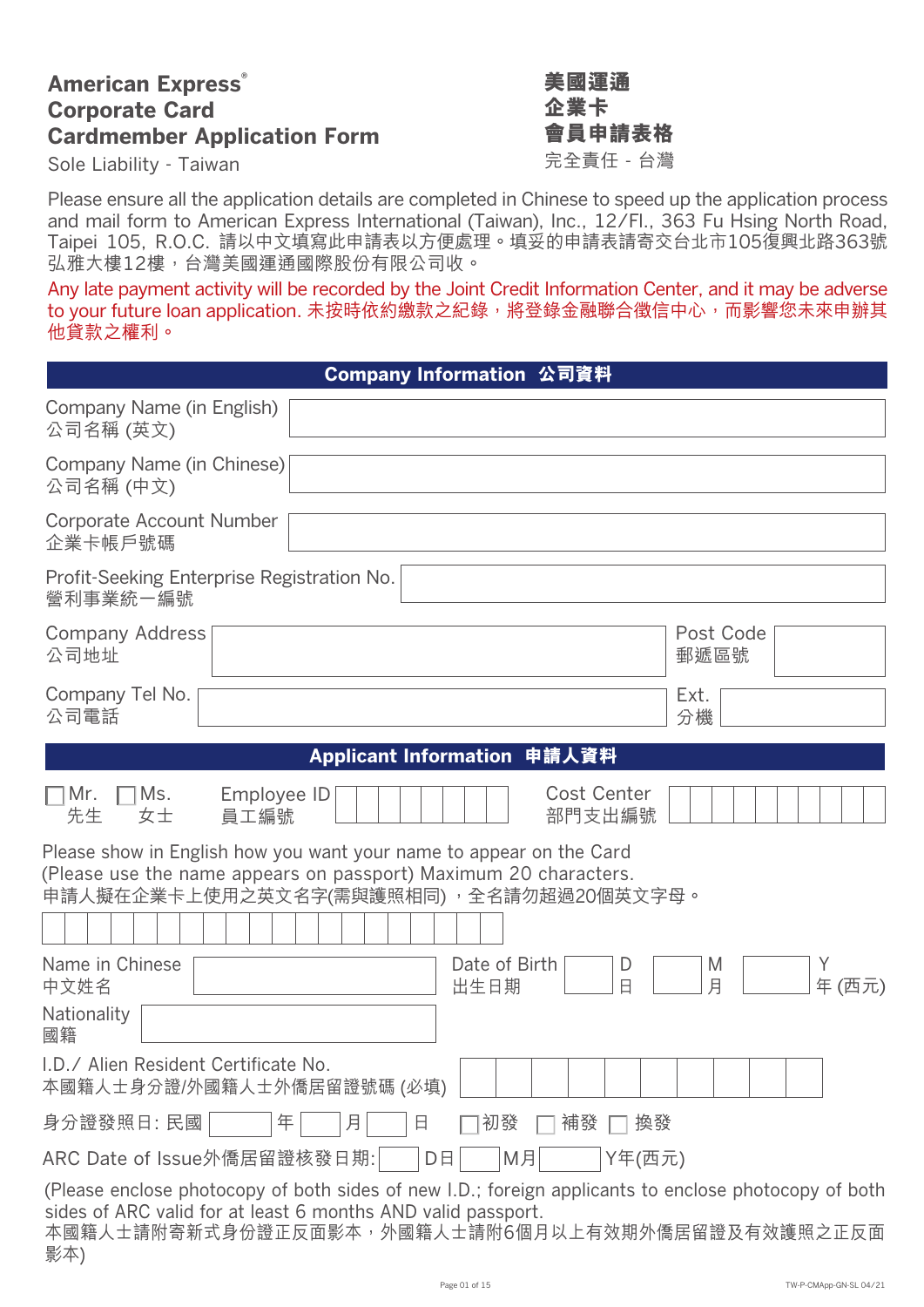| Position<br>職銜                                                                                                                                                                                                                                                                                                                                                                                                                                                                                                                                                                                                                                                                                                                                                                                                                                                                                                                                                                                                                                                                                                                                                                                                                                                                                                                                                                                                                                                                                                       | <b>Division</b><br>部門                                                                                      |                           | Years there<br>任職年期     |
|----------------------------------------------------------------------------------------------------------------------------------------------------------------------------------------------------------------------------------------------------------------------------------------------------------------------------------------------------------------------------------------------------------------------------------------------------------------------------------------------------------------------------------------------------------------------------------------------------------------------------------------------------------------------------------------------------------------------------------------------------------------------------------------------------------------------------------------------------------------------------------------------------------------------------------------------------------------------------------------------------------------------------------------------------------------------------------------------------------------------------------------------------------------------------------------------------------------------------------------------------------------------------------------------------------------------------------------------------------------------------------------------------------------------------------------------------------------------------------------------------------------------|------------------------------------------------------------------------------------------------------------|---------------------------|-------------------------|
| Gross Annual Salary (Mandatory, NT\$) 年收入總額(必填)<br>□NT\$400K-800K  □NT\$800K-1.2M  □NT\$1.2M-1.6M<br>40萬-80萬元<br>80萬-120萬元                                                                                                                                                                                                                                                                                                                                                                                                                                                                                                                                                                                                                                                                                                                                                                                                                                                                                                                                                                                                                                                                                                                                                                                                                                                                                                                                                                                           | 120萬元-160萬元                                                                                                | □NT\$1.6M-2M<br>160萬-200萬 | □Over NT\$2M<br>200萬元以上 |
| Home Tel No.<br>住宅電話                                                                                                                                                                                                                                                                                                                                                                                                                                                                                                                                                                                                                                                                                                                                                                                                                                                                                                                                                                                                                                                                                                                                                                                                                                                                                                                                                                                                                                                                                                 | Mobile Tel No.<br>行動電話                                                                                     |                           |                         |
| Home Address<br>住宅地址                                                                                                                                                                                                                                                                                                                                                                                                                                                                                                                                                                                                                                                                                                                                                                                                                                                                                                                                                                                                                                                                                                                                                                                                                                                                                                                                                                                                                                                                                                 |                                                                                                            | Post Code<br>郵遞區號         |                         |
| Preferred Mailing Address 月結單地址選擇:<br>(Please note that if the Company has chosen the central billing function, you are only allowed to check<br>Company Address below. 倘公司選擇集中繳款之功能, 您只能勾選公司地址。)                                                                                                                                                                                                                                                                                                                                                                                                                                                                                                                                                                                                                                                                                                                                                                                                                                                                                                                                                                                                                                                                                                                                                                                                                                                                                                                    |                                                                                                            |                           |                         |
| □Home Address<br>□ Company Address<br>公司地址<br>住宅地址                                                                                                                                                                                                                                                                                                                                                                                                                                                                                                                                                                                                                                                                                                                                                                                                                                                                                                                                                                                                                                                                                                                                                                                                                                                                                                                                                                                                                                                                   |                                                                                                            |                           |                         |
| Email Address<br>電子郵件信箱                                                                                                                                                                                                                                                                                                                                                                                                                                                                                                                                                                                                                                                                                                                                                                                                                                                                                                                                                                                                                                                                                                                                                                                                                                                                                                                                                                                                                                                                                              |                                                                                                            |                           |                         |
| The Applicant expressly $\Box$ agrees<br>Taiwan may transfer his/her personal data (including his/her name, birth date, ID number, telephone number,<br>address, card number, validity period of the card and other financial, credit, investment and insurance<br>information of the Applicant) to its local or foreign affiliates (including its parent company, subsidiaries, or other<br>affiliated companies) and third party business partners (including but not limited to Co-brand Partners), for<br>their use for marketing purposes. The affiliates and third party business partners of American Express Taiwan<br>shall keep the Applicant's personal data confidential. The Applicant may notify American Express Taiwan of his<br>or her non-consent by writing or calling the American Express Hot Line at any time.<br>申請人明示 口同意<br>(包括姓名、出生年月日、身分證統一編號、電話、地址、企業卡卡號、有效期間、消費、財務、信用及保險<br>資料)予其本地或國外之關係企業(包括其母公司、子公司或其他關係企業)及有合作關係之第三人(包括但不限<br>聯營夥伴)。關係企業及有合作關係之第三人應對本人資料保密。申請人得隨時以書面通知或撥打美國運通會<br>員服務專線取消其同意。<br>The Applicant $\Box$ agrees $\Box$ disagrees that American Express Taiwan is authorized to lawfully collect, process, use<br>and transmit internationally his/her personal data, and also transfer such data to worldwide affiliates of American<br>Express Taiwan, and/or any third party commissioned by American Express Taiwan for the purpose of conducting the<br>market survey.<br>申請人 □同意 □不同意美國運通於市場調查目的之範圍內得依法令規定蒐集、處理、利用及國際傳遞本人<br>資料予美國運通全球之關係企業及/或美國運通委託之第三方市場調查研究單位。 | (The Applicant's Signatory) $\Box$ disagrees that American Express<br>(申請人簽名欄) □ 不同意美國運通得於行銷目的範圍內傳遞本人之個人資料 |                           |                         |
|                                                                                                                                                                                                                                                                                                                                                                                                                                                                                                                                                                                                                                                                                                                                                                                                                                                                                                                                                                                                                                                                                                                                                                                                                                                                                                                                                                                                                                                                                                                      | Credit Reference 信用資料                                                                                      |                           |                         |
| American Express Cardmember Experience<br>None<br>Present<br>從未持有<br>現在持有                                                                                                                                                                                                                                                                                                                                                                                                                                                                                                                                                                                                                                                                                                                                                                                                                                                                                                                                                                                                                                                                                                                                                                                                                                                                                                                                                                                                                                            | 持有美國運通卡紀錄<br>Card Account No.<br>Former<br>曾經持有<br>卡號                                                      |                           |                         |
| By ticking this box, I request that my application be given priority handling. I understand that upon<br>approval of the Corporate Card, a fee of NT\$700 will be billed to my Corporate Card Account to<br>cover the additional special handling costs. 在此方格畫上√號, 是表示本人要求優先處理是次申<br>請。本人亦明白, 若是次企業卡申請獲得批准後, 一筆為新台幣700元之手續費將掛帳到本人之企業<br>卡戶口。                                                                                                                                                                                                                                                                                                                                                                                                                                                                                                                                                                                                                                                                                                                                                                                                                                                                                                                                                                                                                                                                                                                                                                         |                                                                                                            |                           |                         |
| For Office Use Only<br><b>SEX</b><br>FEE<br>BA<br><b>CC</b><br><b>DPT</b><br><b>TYP</b><br>PD<br>00<br>1                                                                                                                                                                                                                                                                                                                                                                                                                                                                                                                                                                                                                                                                                                                                                                                                                                                                                                                                                                                                                                                                                                                                                                                                                                                                                                                                                                                                             | <b>MTR</b><br><b>DLV</b>                                                                                   | <b>REV</b><br><b>BKI</b>  | <b>EXP</b>              |
|                                                                                                                                                                                                                                                                                                                                                                                                                                                                                                                                                                                                                                                                                                                                                                                                                                                                                                                                                                                                                                                                                                                                                                                                                                                                                                                                                                                                                                                                                                                      | Page 02 of 15                                                                                              |                           | TW-P-CMApp-GN-SL 04/21  |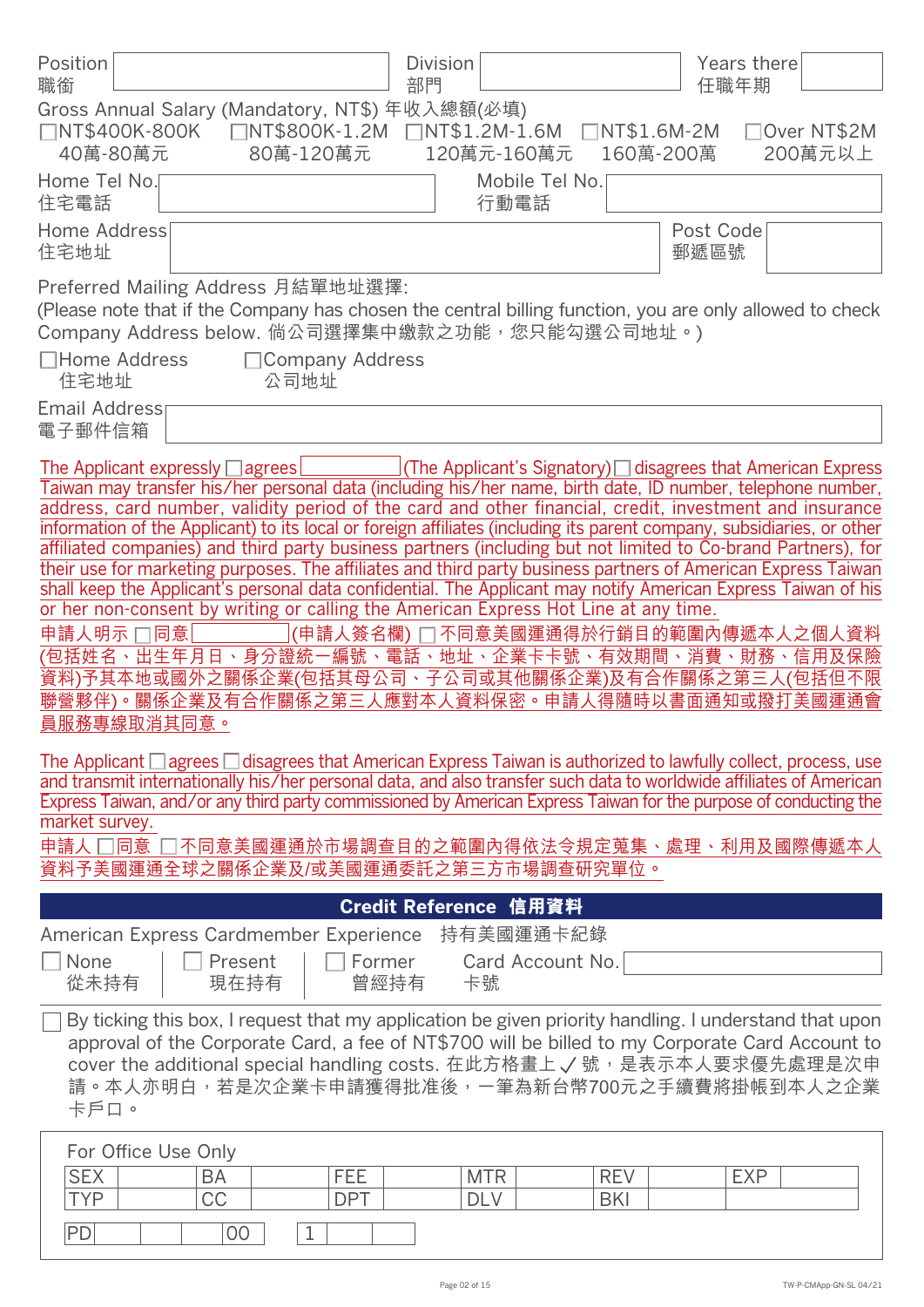#### **The Applicant's Representations and Matters Agreed to by the Applicant 申請人之聲明及同意事項**

- **1. I, as an applicant of American Express Corporate Card ("Corporate Card"), hereby agree to use the Corporate Card for bona-fide business expenses in accordance with my Company's business expense policy, and to comply with all the contracts and terms related to the Corporate Card. I hereby certify the accuracy of all above information provided by me. I agree that American Express International (Taiwan), Inc. ("American Express Taiwan") may verify the information provided by me and contact the persons, institutions or credit providers provided by me for verication, conrmation and more information. I hereby acknowledge and agree** that the Company, parent company, and subsidiaries and affiliates of the Company is **entitled to access all the records related to my Corporate Card account. I authorize the Company's Corporate Card Program Administrator, or such other officer designated by the Company, to act on my behalf on all matters relating to my Corporate Card account. I authorize the Company's Corporate Card Program Administrator, or such**  other officer of the Company as may have authority to act on its behalf **("Authorized Person"), to act as his/her service agent for receiving the notice relating to this Agreement. If Cardmember does not object within the time period**  specified under Article 20 of Corporate Card Cardmember Agreement after the **Authorized Person's receipt of the notice from Amex under Article 20 of Corporate Card Cardmember Agreement, a consent to the content of the notice will occur.**
- **2. The Applicant understands and agrees that the Company will be solely liable for all charges on Corporate Card made by him/her.**
- **3. Relevant Fees and Liquidated Damages:**

| <b>Items</b>                                                 | <b>Amount</b>                                                                                                                  |
|--------------------------------------------------------------|--------------------------------------------------------------------------------------------------------------------------------|
| <b>Annual Fees</b>                                           | In the range from NT\$450 to NT\$1,800.                                                                                        |
| <b>Liquidated Damages</b>                                    | NT\$300 (charged for a maximum of three consecutive periods)                                                                   |
| <b>Foreign Transaction</b><br><b>Fees</b>                    | <b>American Express International Card Organization will charge a</b><br>foreign transaction fee of 2% of the converted amount |
| <b>Express Cash Service</b><br><b>Fees</b>                   | 1% of the cash withdrawal amount or NT\$50, whichever is<br>higher                                                             |
| <b>Fees for the Re-Issued</b><br><b>Statement of Account</b> | NT\$100 for each re-issued statement of account                                                                                |

- **4. The Applicant authorizes American Express Taiwan to be his/her lawful representative in the Republic of China to act for and on behalf of the cardmember in all matters relating to foreign exchange settlement for all foreign currency Corporate Card charges incurred overseas up to the annual amount of USD 5 million, or other regulatory limits. However, if the total amount of foreign currency charges incurred and payable by the Cardmember exceeds the regulatory limit in foreign currency, the Cardmember represents and warrants that he/she will pay the amount exceeding the regulatory limit in foreign currency.**
- **5. If Cardmember uses the Corporate Card to pay recurring billing(s) to any third party (including but not limited to the insurance premium and telecommunication expenses), where a renewal or a replacement card is issued to Cardmember for damaged card purpose, or any non-risk related purpose, Amex will continue to**  process recurring payment to a third party until the Cardmember notifies the **third party of the updated card information, such as card number and expiry date. However, Amex will not process recurring payment to third party if a replacement card is issued to Cardmember for fraud charges, lost and stolen purpose.**
- **6. Express Cash Service : If you would like to apply for the Express Cash Service, please contact American Express Corporate Card Cardmember's Services at 8862-2547-3663 to obtain the Express Cash Application Form. However, please note that American Express Taiwan only provides Express Cash Services outside the territory of Republic of China.**
- **7. American Express Taiwan, worldwide affiliates of American Express,** corresponding financial institutions, the National Credit Card Centre of the **R.O.C. ("NCCC"), the Financial Information Service Co., Ltd. ("FISC"), the American Express International Card Organization, Joint Credit Information Centre ("JCIC"), the Taiwan Clearing House ("TCH"), and the Company, parent**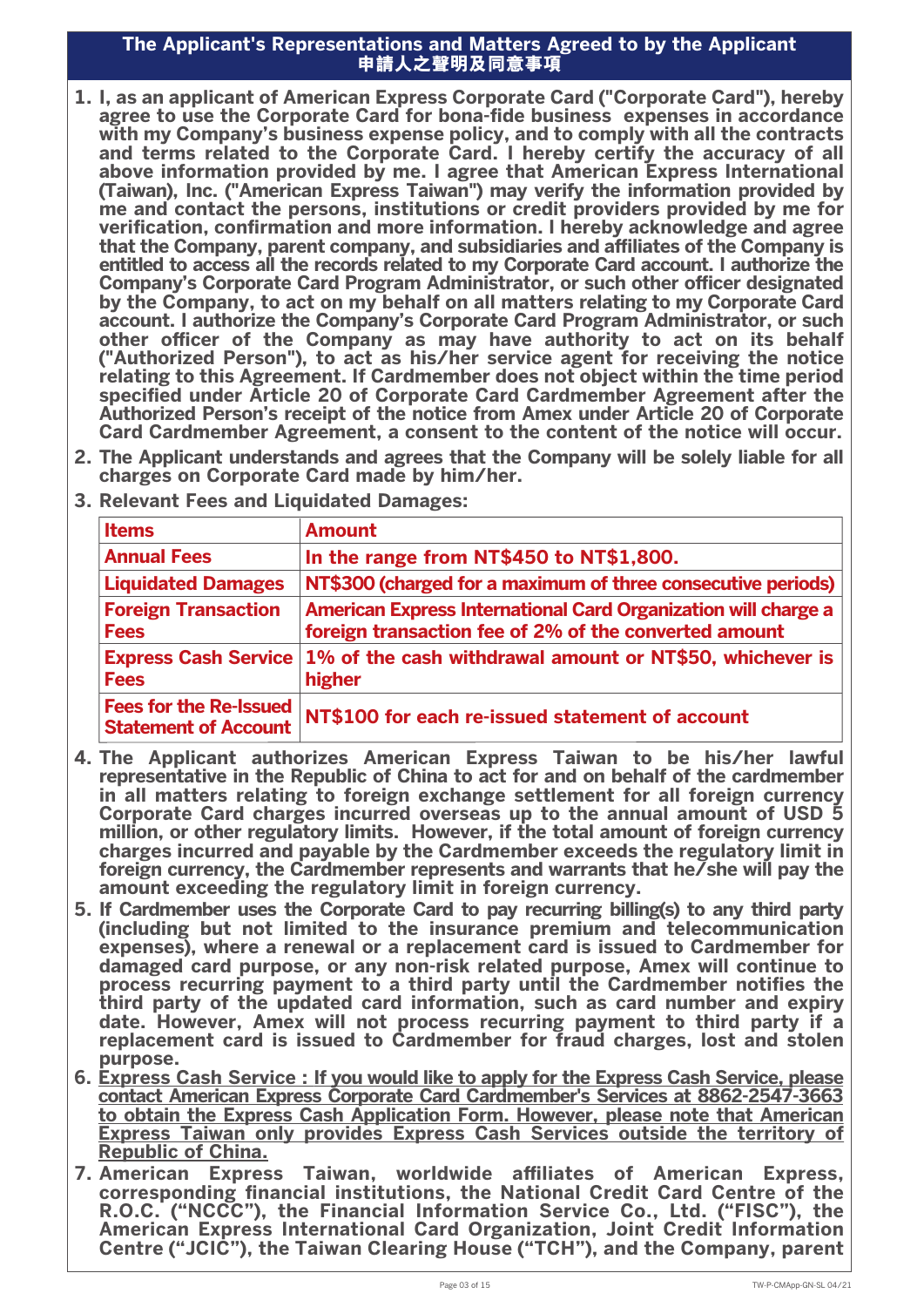company, and subsidiaries and affiliates of the Company are authorized to **lawfully collect, process, use and internationally transfer the Applicant & Cardmember's personal data, including but not limited to the data which American Express Taiwan obtained from the JCIC.**

I hereby confirm that I have been given reasonable time to review this application **form. I fully understand the relevant fees of the Corporate Card, the above representations, and agree to sign this application form to accept the Terms and Conditions of the Corporate Card.**

- 一、本人係美國運通企業卡(「企業卡方案聯絡人」)申請人,茲同意遵守公司之公務花費政策 **為公務目的使用企業卡並遵守其相關契約或規章規定。本人茲證明,上述資料均屬正確 無誤。本人並同意 貴公司得查證本人所提供之各項資料,並得就本人所告知之人、機構 或提供信用之人查證、確認及查詢更多之本人資料。本人茲認諾並同意,公司、母公司、 子公司及關係企業有權取得本人企業卡帳戶下所生之一切記錄。本人授權公司企業卡方案 聯絡人或其他公司授權得代表其為決定之人代表本人為本人企業卡帳戶之所有事項。企業卡 會員授權公司企業卡方案聯絡人或其他公司授權得代表其為決定之人(下稱「授權代表」)** 作為企業卡會員之送達代收人,代企業卡會員收受美國運通依美國運通企業卡會員總約定 **條款對企業卡會員所為之一切通知。於授權代表收受美國運通依照美國運通企業卡會員總 約定條款第二十條所為之通知後,企業卡會員未於美國運通企業卡會員總約定條款第二十條 所定之期間內表示異議者,得視為企業卡會員同意該變更。**
- **二、申請人了解並同意,本人使用美國運通企業卡所生之帳款由公司單獨負完全清償責任。**
- **三、申請人使用企業卡時可能產生的各項費用及違約金一覽表如下:**

| 項目        | 計費方式                          |
|-----------|-------------------------------|
| 年費        | 新台幣450元至新台幣1,800元             |
| 違約金       | 新台幣300元(最高連續收取三期)             |
| 國外交易服務費   | 每筆依折算金額加計2%手續費,由美國運通信用卡國際組織計收 |
| 運通提現手續費   | 每次提領金額1%或新台幣50元(以較高者為準)       |
| 補發交易明細手續費 | 每份新台幣100元                     |

- **四、申請人茲同意授權美國運通為本人在中華民國境內之結匯代理人,代表本人依據相關法 例及雙方契約,處理一切關於本人之美國運通企業卡帳戶名下之所有企業卡在國外以外 幣簽帳而以新台幣結帳之帳款,在每年匯出款最高額度伍佰萬美元,或其他法定限額內 之結匯手續。倘若本人帳戶之外幣帳項超過法定限額,本人保證在美國運通要求時,立 即以外幣支付超額款項。**
- 五 **、如企業卡會員使用企業卡向第三人定期支付款項(包括但不限保險費及電信費用**)時, 因企業卡有效期間屆滿、毀損或其他與風險無關之因素換發新卡,在企業卡會員通知該 **第三人更新卡號、有效期間等訊息前,美國運通將繼續代企業卡會員向第三人定期支付款項, 惟企業卡會員因盜刷、遺失、或被竊換發新卡,美國運通將停止代企業卡會員向第三人 定期支付款項。**
- **六、運通提現 : 請致電美國運通企業卡會員服務專線 8862-2547-3663 索取「運通提現服 務申請表」,惟美國運通僅於中華民國境外提供企業卡會員運通提現服務。**
- **七、美國運通、美國運通全球之關係企業、往來之金融機構、財團法人聯合信用卡處理中心、 財金資訊股份有限公司、美國運通信用卡國際組織、財團法人金融聯合徵信中心、臺灣票 據交換所、公司、母公司、子公司及關係企業得依法令規定蒐集、處理、利用及國際傳輸 申請人及持卡人之個人資料(包括但不限於美國運通自金融聯合徵信中心查得之資料)。**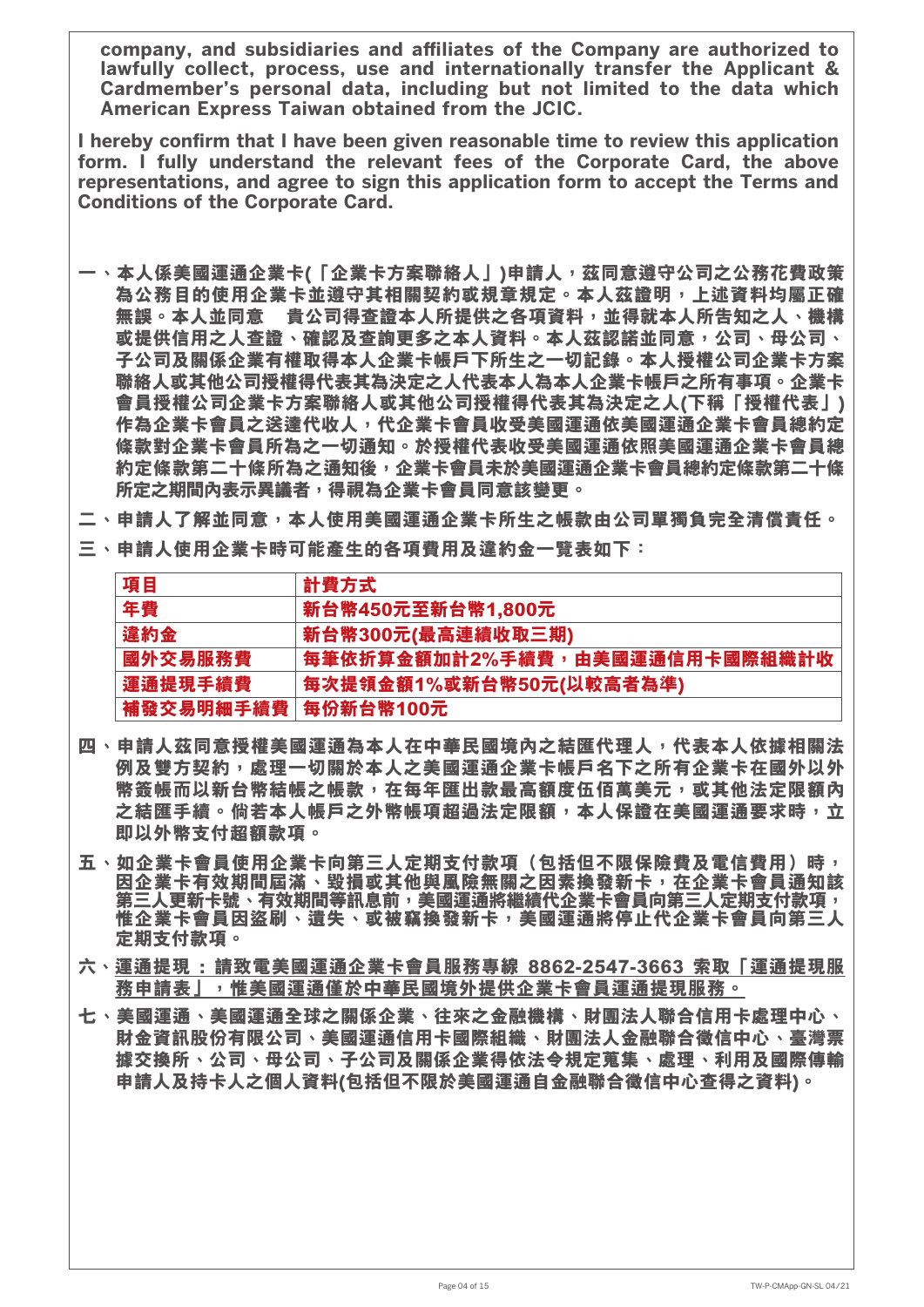**本人確認業經合理期間詳細審閱並完全了解企業卡之所有費用及上述聲明內容,並同意接受** 本申請書所載企業卡注意事項之內容,同意簽名如下,以示**遵守。** 

| <b>Signature of Applicant</b> | <b>Date</b> | D | Μ | (西元) |
|-------------------------------|-------------|---|---|------|
| 申請人簽署                         | 日期          | Ħ | 月 | 年    |

## **Declaration by Company Signatory**

On behalf of the Company, I certify that the information given in this application form is, to the best of the Company's knowledge, true and accurate.

## **公司授權代表之聲明**

本人茲代表本公司簽署本申請表,本人茲證明,就本公司所知,本申請表所載之資料均屬正 確無誤。

| <b>Signature of Authorized</b><br><b>Officer</b><br>授權人簽署發給<br>(企業卡)之公司負責人簽名 | <b>Date</b><br>日期           | D<br>в | M<br>月 | Y<br>年 (西元) |  |
|------------------------------------------------------------------------------|-----------------------------|--------|--------|-------------|--|
| <b>Company Legal Seal</b>                                                    | <b>Authorized Corporate</b> |        |        |             |  |
| 公司印鑑(或原授權印鑑)                                                                 | Officer Seal 負責人印鑑          |        |        |             |  |
|                                                                              |                             |        |        |             |  |

## **www.americanexpress.com.tw/cs** American Express International (Taiwan), Inc. ® Registered Trademark of American Express Company 台灣美國運通國際股份有限公司 ®美國運通公司註冊商標

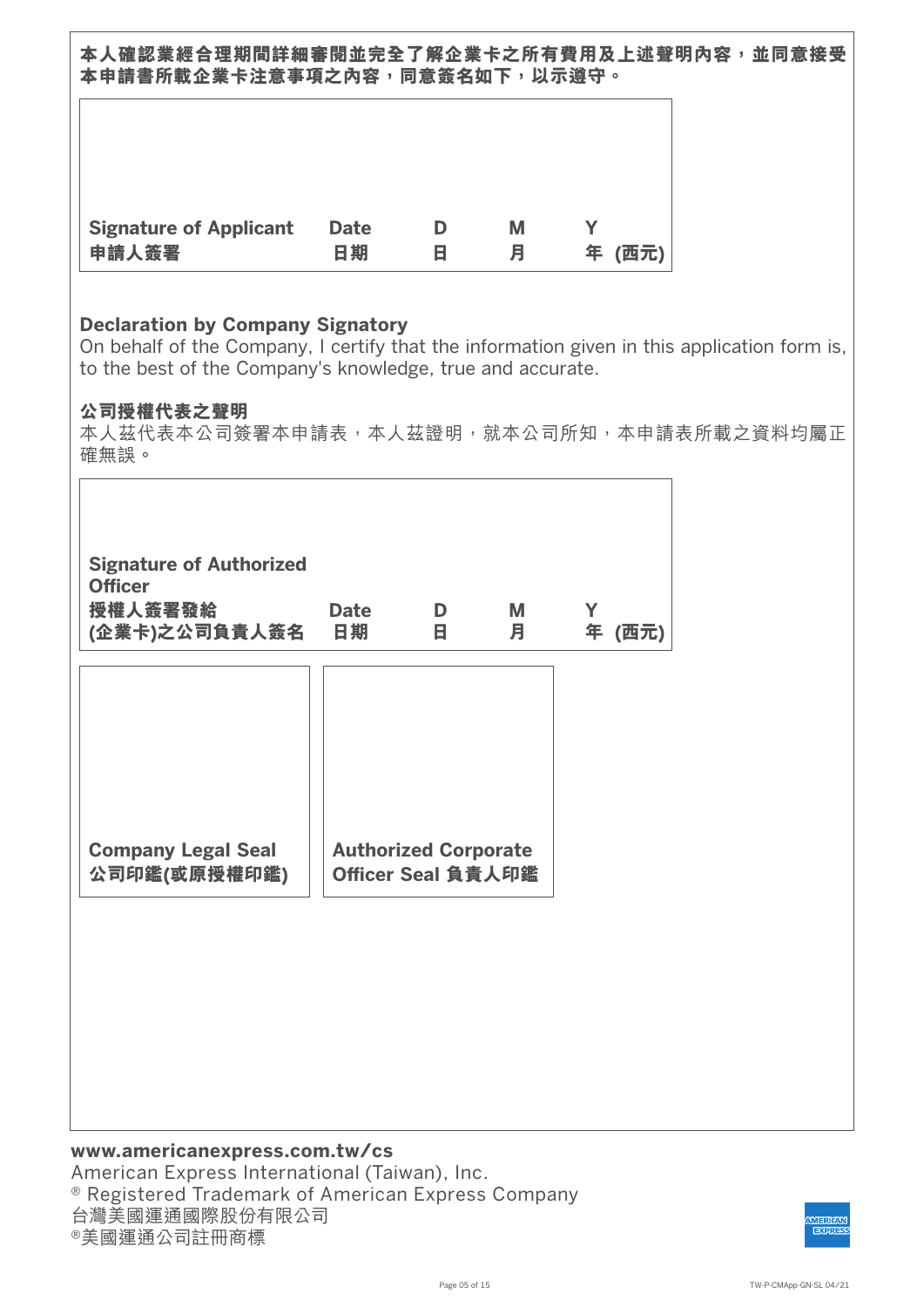You should carefully review the Terms and Conditions below before you submit your Corporate Card application to American Express Taiwan. The Terms and Conditions below will constitute part of the American Express Corporate Card Cardmember Agreement after American Express Taiwan approves your application and issues the Corporate Card to you:

# **1. Relevant Fees**

- (1) Annual Fees or Service Fees: Unless the annual fee is otherwise waived or reduced by American Express Taiwan or the annual fee is paid by the Company on behalf of the Cardmember, the Cardmember shall pay the annual fee within the period stipulated by American Express Taiwan after receipt of Corporate Card (please refer to the application form for details on the annual fee). If, according to the application form, a service fee is required, the Cardmember shall pay the service fee by the Due Date indicated on the first statement of account.
- (2) Liquidated Damages: If a Cardmember fails to pay the Charges due in a monthly statement of account by the Closing Date of the next statement of account and the outstanding balance is over NT\$1,000, Amex shall charge liquidated damages of NT\$300 within seven (7) days of the Closing Date of the next statement of account. Liquidated damages will continue to be charged on each subsequent Closing Date until all outstanding balance has been repaid, for a maximum of three consecutive periods.
- (3) Foreign Transaction Fees

When the Corporate Card is used in a place where US dollars is not the legal tender or the currency of transaction (including cash withdrawals and refunds) is other than NTD, the Cardmember agrees to pay the equivalent amount in NTD at the rate determined by the American Express International Card Organization plus that Organization's foreign transaction fee, which is currently 2% of the converted amount but may be changed from time to time. The date of conversion into NTD is the date on which American Express International Card Organization processes the transaction charge, which may differ from the date of the transaction.

- (4) Express Cash Service Fees Each time the Cardmember uses the Corporate Card to make cash withdrawal, the Cardmember shall pay a service fee amounting to 1% of the cash withdrawn or NT\$50, whichever is higher.
- (5) Fees for the Re-issued Statement of Account If the Cardmember wishes to request for statement of account prior to the three most recent billing cycles, America Express Taiwan may charge NT\$100 for each reissued statement of account.

# **2. Use of the Card**

- (1) Upon receipt of the Corporate Card, the Cardmember shall promptly sign on the back of the Corporate Card and safely store the Corporate Card so as to reduce the risk of unauthorized use by a third party.
- (2) The Corporate Card is the property of American Express Taiwan. Cardmember shall store and use the Corporate Card properly and with care. The Corporate Card is for the Cardmember's sole use. The Cardmember shall not allow or authorize any third party to use the Corporate Card or use any information contained on the Corporate Card for any purposes; otherwise, Cardmember shall bear the losses incurred therefrom and the Merchant may also refuse to return the Corporate Card to the Cardmember.
- (3) When a Merchant agrees to let the Cardmember return purchased goods, cancel a transaction, terminate service, exchange goods or modify the prices of goods purchased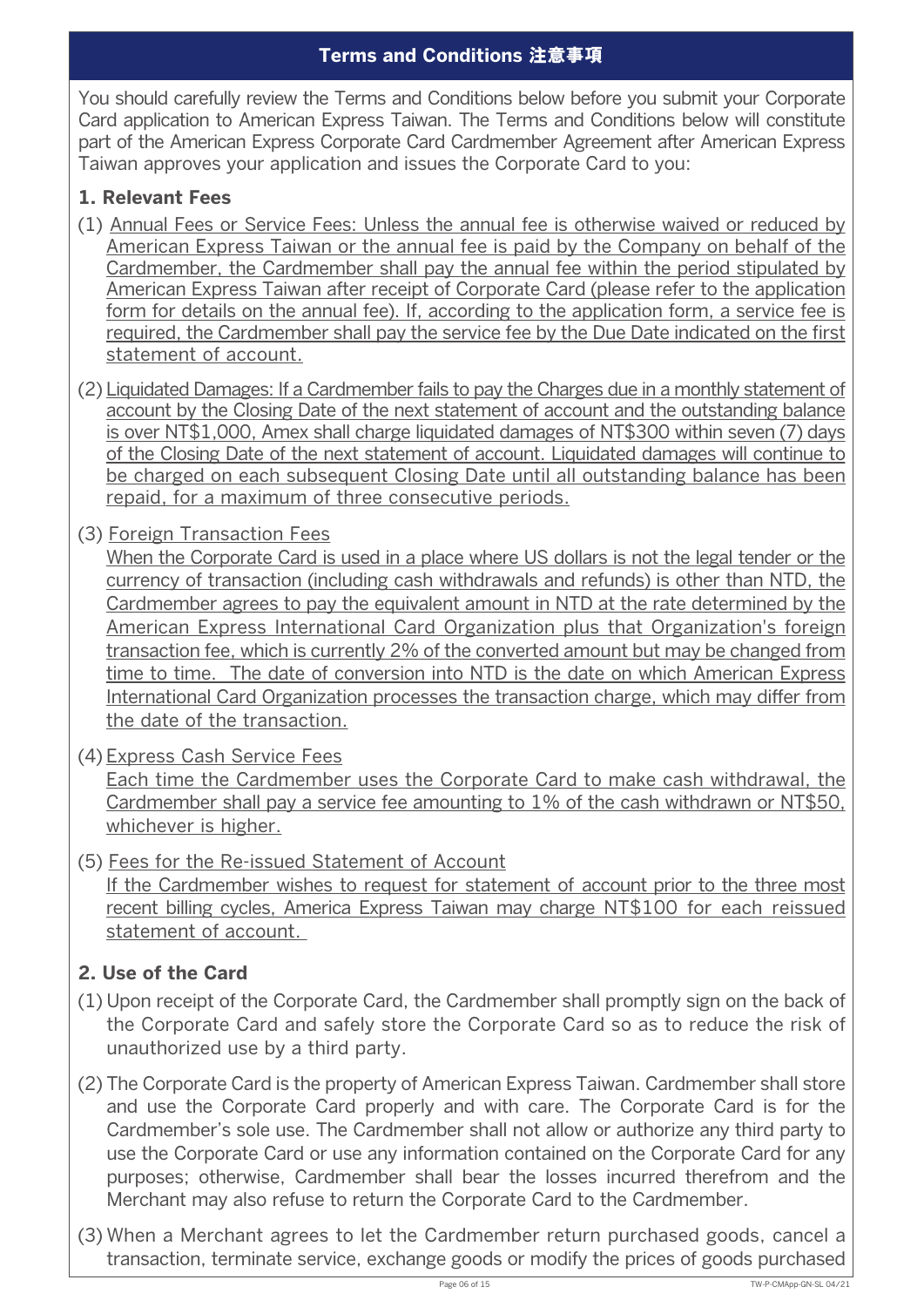for a charged transaction, the Cardmember shall request for a refund slip from the Merchant, sign on the refund slip after verifying the information thereon, and keep the refund slip for verification purposes.

(4) At specified food courts, movie theaters, hypermarkets and gasoline stations, no signature will be required from Cardmembers when a transaction falls below NT\$3,000 amount. (The effective date and merchant list of No Signature Program will be communicated via statement of account.)

# **3. Theft, Loss or Other Situations of Card/Unauthorized Use of the Card**

- (1) In the event of loss, theft, robbery, fraud, or if any third party other than the Cardmember takes possession of the Corporate Card (collectively referred to as "lost or stolen"), the Cardmember shall immediately notify American Express Taiwan or an American Express Travel Services or an agency designated by American Express Taiwan of such loss by telephone or any other means without incurring any loss report fees. If American Express Taiwan deems it necessary, within ten (10) days after acceptance of such card loss report, American Express Taiwan may ask the Cardmember to file a report with the local police, or provide a written report to American Express Taiwan within three (3) days after receipt of notice from American Express Taiwan. The Cardmember shall also furnish all information as may be requested by American Express Taiwan to assist in its investigation, file a report with the police and/or sign an affidavit that the Cardmember has not attempted to defraud.
- (2) The Cardmember shall not be liable for losses incurred from unauthorized use of the Corporate Card after the Cardmember has completed the card loss report procedure set out above and in no circumstances shall Cardmember's liability for any unauthorized use of the Corporate Card exceed NT\$1,000 for any one incident. The forgoing shall not apply if:
	- (i) The Cardmember allows an unauthorized third party to use the Corporate Card or intentionally gives the Corporate Card to such third party.
	- (ii) The Cardmember intentionally or with gross negligence discloses to a third party the Cardmember's method of identity verification for cash advances or other transactions via ATM.
	- (iii) The Cardmember colludes with any third party or Merchant to create false evidence of transactions or to commit fraud.
	- (iv) The Cardmember fails to immediately notify American Express Taiwan of the loss or theft of the Corporate Card, or continues to fail to notify American Express Taiwan for twenty (20) days after the Due Date.
	- (v) The Cardmember fails to sign the Corporate Card as required by Article 2(1) hereof resulting in use by an unauthorized third party.
	- (vi) After reporting the loss, the Cardmember fails to submit relevant documents required by American Express Taiwan, refuses to assist in its investigation, or does not act in good faith.
- (3) The Cardmember's liability for the losses incurred from unauthorized use of Corporate Card shall not exceed NT\$1,000 for any one incident. The forgoing liability cap shall not apply to (1) losses incurred after the Cardmember completes the card loss report, if the Cardmember has acted in the manner described in Sub-paragraphs (2)(i), (2)(ii) and (2)(iii) above; (2) losses incurred before the Cardmember completes the card loss report, if the Cardmember has acted in the manner described in Sub-paragraphs (2)(i), (2)(ii) and (2)(iii) above and (4)(i), (4)(ii) and (4)(iii) below, and American Express Taiwan can prove that it has exercised reasonable care. However, the Cardmember shall not be liable for losses incurred in any of the following circumstances: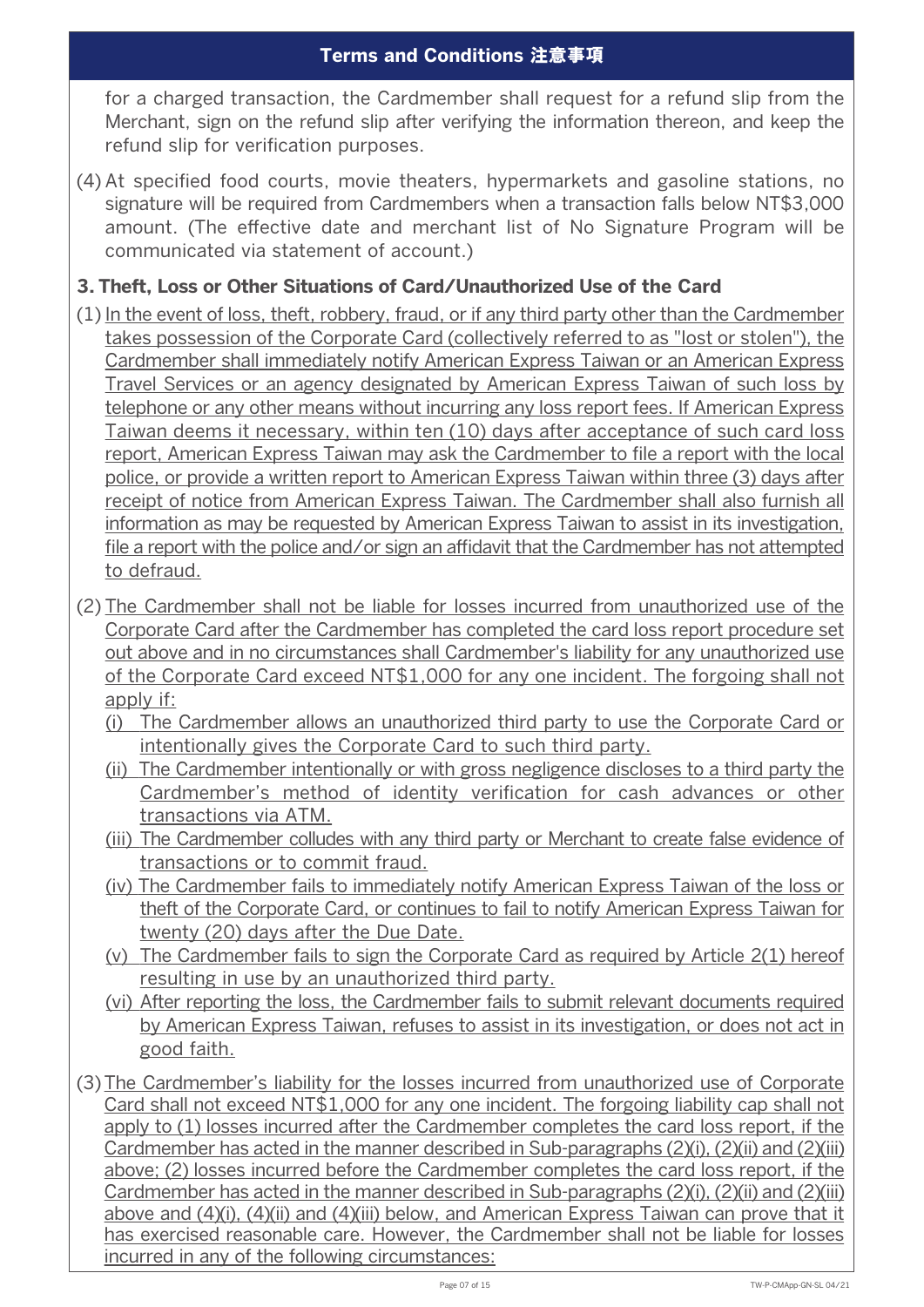(i) Unauthorized use incurred in the 24 hours prior to the Cardmember's completion of the card loss report procedures; or

(ii) If the signature on the charge slip is obviously different from the Cardmember's signature on sight, or the signature on the charge slip can be distinguished from the Cardmember's signature by exercising the reasonable care.

(4) For cash withdrawal service at ATMs, the Cardmember shall be liable for all loss incurred prior to the filing of the lost or stolen card report.

# **4. Unauthorized Special Transactions**

- (1) In the event of unauthorized uses of the Corporate Card in the special transactions described in Article 2(2), Cardmember shall immediately notify Amex or an American Express Travel Services or an agency designated by Amex of such loss by telephone or any other means, without incurring any loss report fees. If Amex deems it necessary, within ten (10) days after acceptance of such card loss report, Amex may ask the Cardmember to file a report with the local police, or provide a written report to Amex within three (3) days after receipt of Amex's notice. The Cardmember shall also furnish all information as may be requested by Amex's to assist Amex in its investigation, file a report with the police and/or sign an affidavit that the Cardmember has not attempted to defraud.
- (2) Amex will be liable for losses incurred from unauthorized use of Cardmember's Corporate Card from the time the Corporate Card is stolen or lost until the time the Cardmember completes the card loss report procedure referred to above, unless the Cardmember has acted in the manner specified in Paragraph 2 above, or under any of the following circumstances:
	- (1) The Cardmember fails to immediately notify Amex of the loss or theft of the Corporate Card, or continues to fail to notify Amex twenty (20) days after the Due Date.
	- (2) The Cardmember delays or refuses to complete the process for replacement card.
	- (3) After reporting the loss, the Cardmember fails to submit relevant documents required by Amex, refuses to assist Amex in its investigation, or does not act in good faith.

# **5. Procedures for Handling Disputed Charges**

(1) If there is a dispute between the Cardmember and Merchants over the quality, quantity, or dollar amount of the product, ticket or service purchased, or when there is a dispute between Cardmember and an approved cash withdrawal service provider over the dollar amount received, the Cardmember must settle the dispute with the Merchant or cash withdrawal service provider. The Cardmember may not refuse to pay American Express Taiwan for Charges due on the basis of dispute with the Merchant or cash withdrawal service provider. In the event that any of the following extraordinary circumstances set out by the American Express International Card Organization in its operational rules occurs, such as, in the event that the pre-ordered product was not delivered by the Merchant or the quantity did not match, the ordered service was not provided, or no money was received in a cash withdrawal transaction via ATM or the amount of cash obtained was incorrect, the Cardmember shall, at least fifteen (15) working days before the end of the following periods, prepare all valid supporting documents and submit them to American Express Taiwan to request payment deduction such that American Express Taiwan can request American Express International Card Organization to deduct payment in a timely manner : within one-hundred and twenty (120) calendar days of the network processing date; or within one-hundred and twenty (120) calendar days of the earlier of the following dates (inclusive): (1) the date the Cardmember anticipates receiving the goods/services, or (2) the date the Cardmember becomes aware that the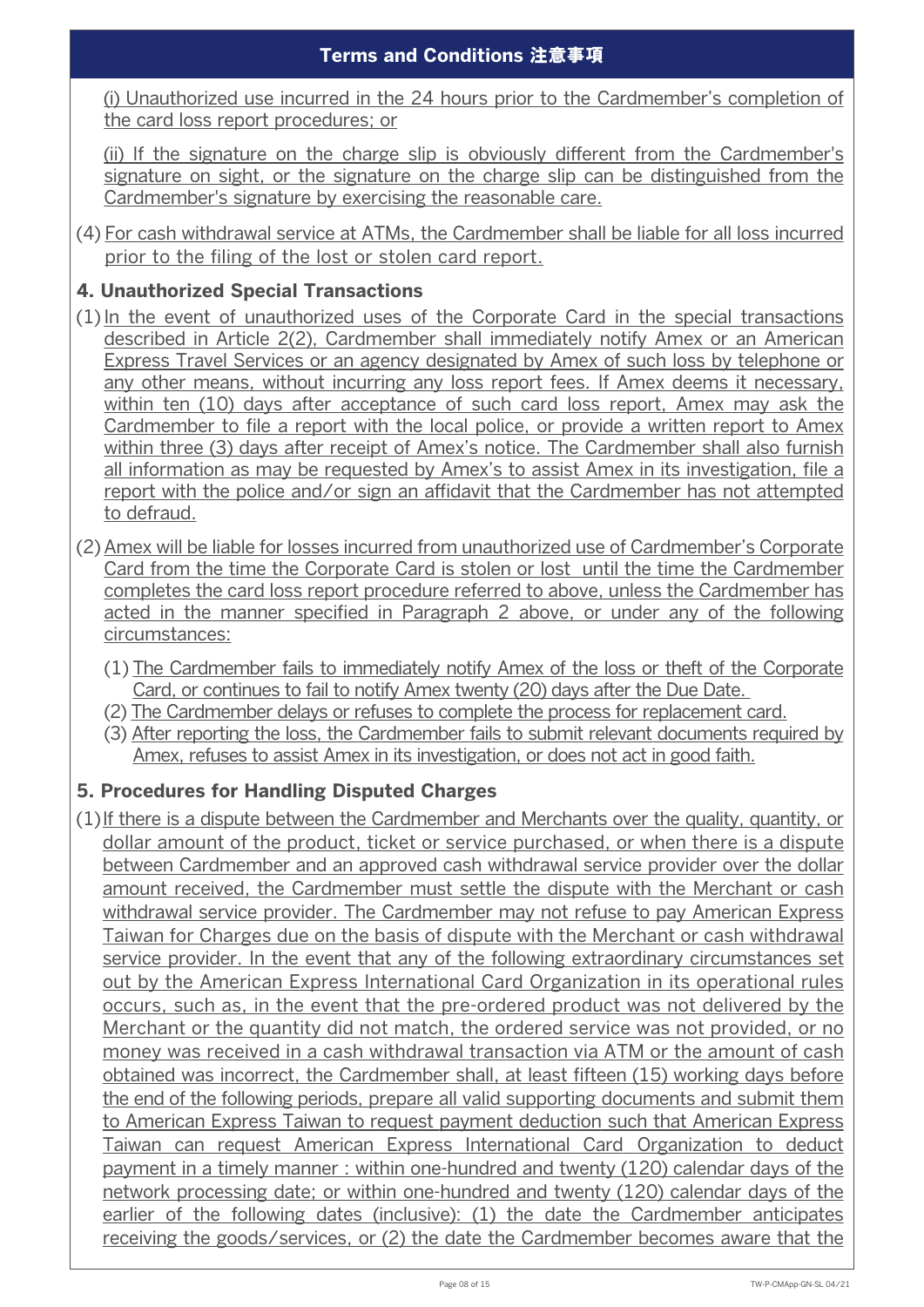Merchant cannot provide the goods/services, but in no event be later than five-hundred and forty (540) calendar days from the network processing date. The Cardmember may only apply to American Express Taiwan to handle a disputed Charge once for each transaction. The American Express International Card Organization has final authority in the formulation, modification, or interpretation of disputed Charges handling procedure, and the arbitration of disputes between member institutions. As such, when the Cardmember claims a disputed charge, it does not necessarily mean that the Cardmember will receive a refund or can stop making payment on the unpaid portion of an installment payment plan.

- (2) As Cardmembers may not resolve disputes regarding purchases of goods or services after the expiry of the coverage period as stated above, a Cardmember who purchases goods or services whose delivery time is after the coverage period as stated above shall carefully evaluate the risks of such purchases in the event that the merchant cannot timely deliver the goods or services.
- (3) If the Cardmember disputes the statement of account, within ninety (90) days from the Closing Date, the Cardmember may notify American Express Taiwan by providing reasons and supporting documents as requested by American Express Taiwan (such as charge slips or refund receipts etc.), or request American Express Taiwan to retrieve the charge slip or refund slip free of charge. If the Cardmember decides to withhold the payment, the Cardmember may, without paying additional fees, request American Express Taiwan to deduct payment from the Acquirer or cash withdrawal service provider in accordance with the operational procedures of American Express Taiwan, or apply for arbitration. Notwithstanding the foregoing, the Cardmember must apply for a review of the charge slip and payment deduction within ninety (90) days from the Closing Date, and may not apply for adjustment of the statement of account or payment deduction for any reason after the 90-day period.
- (4) If the Cardmember does not notify American Express Taiwan in accordance with the procedure set out in the previous paragraph, such statement of account shall be presumed to be accurate.

# **6. Authorization Denied and Abnormal Transaction**

The Corporate Card is a charge card without a pre-set credit limit. However, the Corporate Card may be subject to an Account Limit. American Express Taiwan reserves the right to approve or deny any Corporate Card transaction for any reason, including but limited to American Express Taiwan's analysis of the Cardmember's repayment record, transaction record, or other credit information.

# **7. Outsourced Matters**

American Express Taiwan may outsource the operations relating to the collection of the credit card payments, processing or operations which is ancillary to the Corporate Card to American Express Group or appropriate third parties in accordance with the relevant laws when necessary.

- **8. Please refer to the Cardmember brochure or American Express Taiwan's website for** full details and terms and conditions governing Cardmember benefits and services.
- **9. Notice Clause for American Express Taiwan to Collect, Process, Use and Internationally Transfer the Personal Data of Applicant/Cardmember:**

(1)Purposes of the Collection of Personal Data: American Express Taiwan will legally collect, process, use and internationally transfer the personal data of Applicant/Cardmember to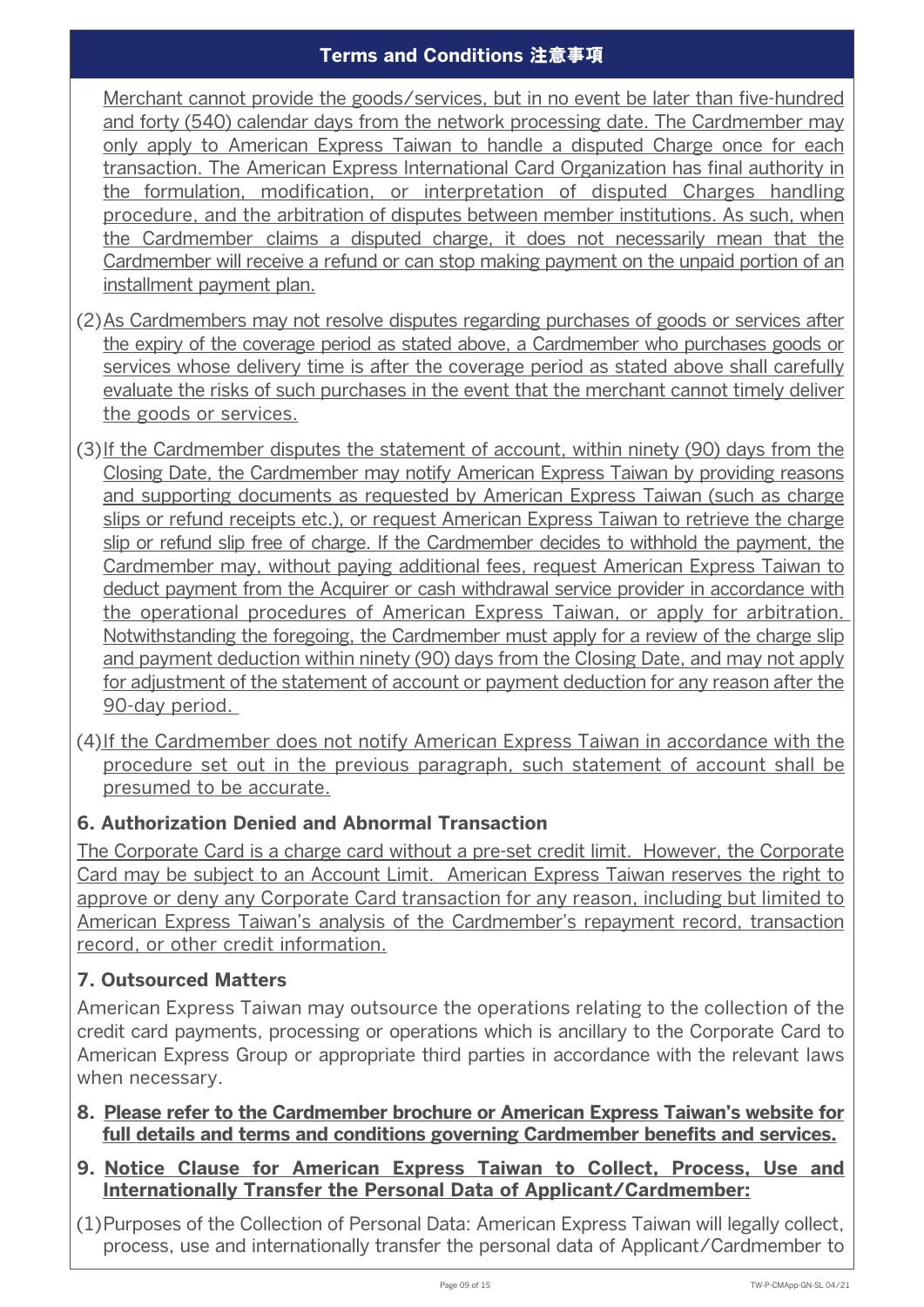provide relevant products and services for the following purposes:

 Engaging in the charge card business, marketing, managing and serving customers, providing the consumer protection, conducting the credit check, maintaining the contract/quasi-contract status or other legal relationship, maintaining the compliance of the regulatory requirement applicable to the financial service institution or related to the financial supervisory, handling financial disputes, or for the financial supervisory, management and examination, foreign exchange reporting activities, and engaging in other registered business or activities specified in the by-laws of the company, including but not limited to conduct the credit review, the internal control, and the internal credit assessment, control, audit, management and other similar purposes, or for the business development, to engage in transactions with Cardmember, to provide product information to Cardmember, or to examine, calculate, verify, provide, record and determine the eligibility of benefits, offers, gifts, or to collect the card payment, to conduct the processing business or other relevant associated business (including but not limited to the customer data input, statement printing, enveloping and mailing), and to obtain and exchange credit information, offer products or services.

- (2) Type of the Personal Data to be Collected: All personal data you provided on the application form or other documents (including but not limited to the Chinese/English name, birth date, ID document and its identification number, address, telephone number, occupation information, and financial information of Applicant/Cardmember), along with the relevant credit information obtained from the credit check and all information related to the charge, financial and credit information of Applicant/Cardmember.
- (3) Duration, Location, User and Method of the Use of the Personal Data
	- (i) Duration: Unless otherwise that it is required by law or for the business operation, or with Applicant's/Cardmember's written consent, the duration of the use of personal data starts from American Express Taiwan collects the personal data of Applicant/Cardmember until specific purposes of American Express Taiwan collecting the personal data do not exist anymore.
	- (ii) Location: Area where American Express Taiwan and other users of Applicant/Cardmember's personal data are located.
	- (iii)Users of Applicant/Cardmember's Personal Data: American Express Taiwan, the worldwide affiliates of American Express Taiwan, correspondent financial institutions, NCCC, FISC, American Express International Card Organization, JCIC, TCH, the counterparty of the Applicant/Cardmember's transaction, the Company, parent company, and subsidiaries and affiliates of the Company, any third party service provider engaged by American Express Taiwan and the worldwide affiliates of American Express Taiwan, and Cathay Pacific Airways Ltd. and Asia Miles Ltd., the co-brand partners of American Express Cathay Pacific (Elite) Corporate Card, may legally collect, process, use and internationally transfer the personal data of Applicant/Cardmember.

(iv)Method of the Use: By the automated machine or other non-automated means.

- (4) The Applicant/Cardmember may exercise the following rights in accordance with the Personal Data Protection Act:
	- (i) To inquire or request to review the collected personal data or request for the duplicates of the collected personal data. However, American Express Taiwan has the legal right to charge necessary fees for its cost at its own discretion.
	- (ii) To request American Express Taiwan to supplement or correct of the collected personal data, provided that the appropriate explanation is provided by the Applicant/Cardmember.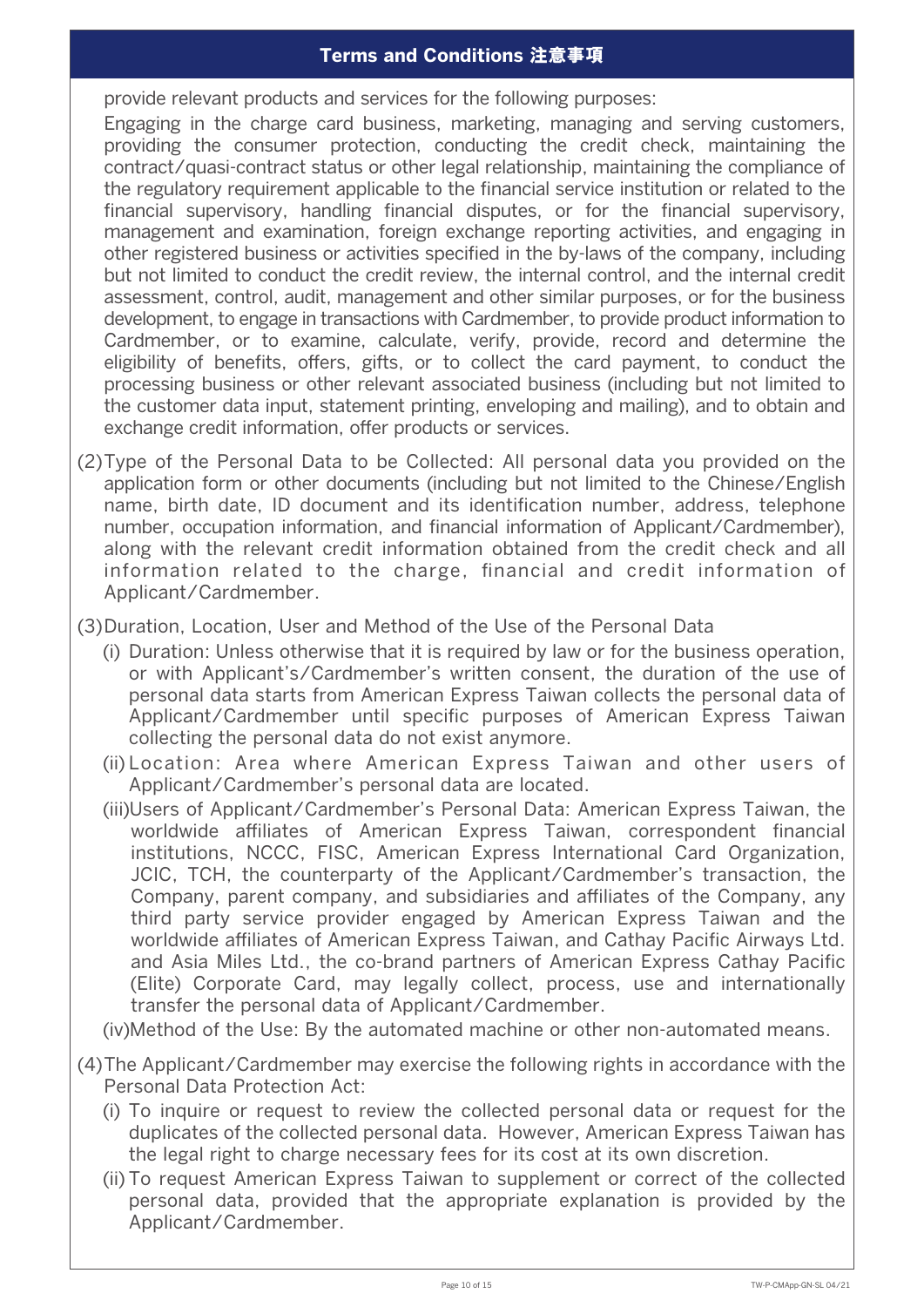(iii) To request American Express Taiwan to stop collecting, processing or using the collected personal data or to delete the collected personal data. However, American Express Taiwan may decline such request when the collected personal data is needed in accordance with relevant laws or for the business operation.

Please notify American Express Taiwan in writing or contact American Express Corporate Card Services at (02)2547-3663 to exercise the above mentioned rights.

- (5) You may choose to provide the personal data at your own discretion, however, if you do not provide the person data requested by this application form, American Express Taiwan will not be able to process your corporate card application.
- 10.Please refer to the latest American Express Corporate Card Cardmember Agreement for full details of Terms and Conditions of the Corporate Card. To inquire whether any of the terms have been updated since the printing, please contact American Express Corporate Card Members' Services at (02)2547-3663. For any other complaints, please contact American Express Complaint tline at (02)2546-5125.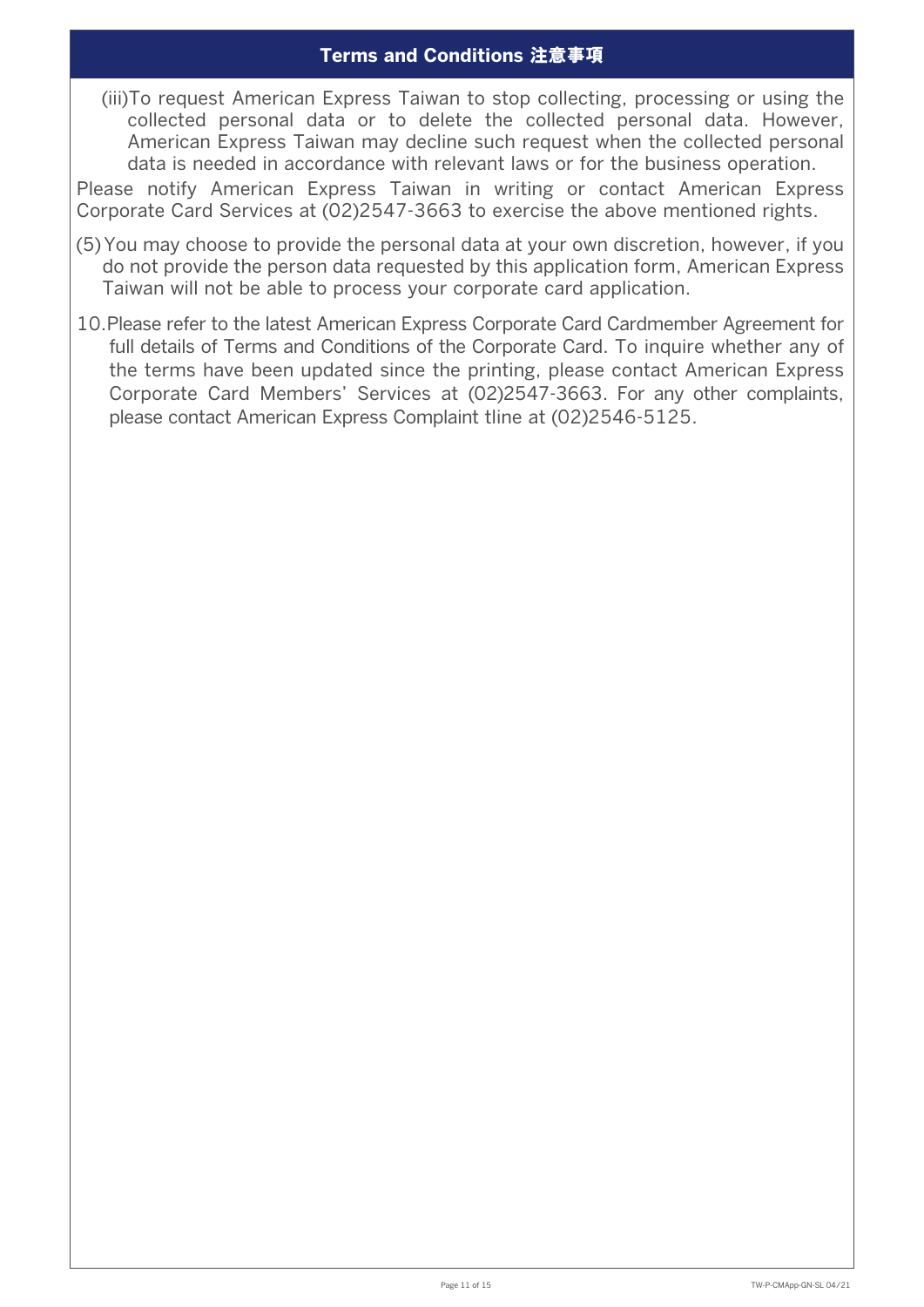在您決定申請美國運通企業卡之前,請詳讀下列事項。當美國運通核發企業卡予您後,下列 事項均構成美國運通企業卡會員總約定條款之一部分:

#### **一、應付及可能負擔之費用:**

- (一) 年費或服務費:企業卡會員於美國運通核發企業卡後,除經美國運通同意免收或減收年 費或年費已由公司為企業卡會員支付外,應於美國運通指定期限內繳交年費(費用詳見企 業卡申請表)。如企業卡會員向美國運通申請企業卡之申請書上載有服務費時,企業卡會 員應於第一期帳單記載之繳款截止日前,繳交服務費予美國運通。
- (二) 違約金:企業卡會員如於次一月份帳單所載之結帳日前未清償本期帳單中之應付帳款且 帳單金額超過新台幣1,000元,美國運通將於次一月份帳單結帳日後七日內收取新台幣 300元之違約金。美國運通將會於後續每一結帳日收取違約金直至所有之未清償帳款清 償完畢止,違約金之最高連續收取期數為三期。
- (三) 國外交易服務費:當企業卡會員於美元非法定貨幣之區域使用企業卡或以新台幣以外之 貨幣為交易(包括運通提現及辦理退款)時,該交易帳款將依美國運通信用卡國際組織指定 匯率兑換為新台幣,並加計該國際組織收取之國外交易服務費(國外交易服務費現為兑 換金額之2%,但隨時可能會變更)。兌換日係美國運通信用卡國際組織處理該筆帳款之 日,可能與企業卡會員為交易之日期不同。
- (四) 運通提現手續費:企業卡會員每次使用運通提現服務,需支付相等於該次提領金額1%或 新台幣50元(以較高者為準)之手續費。
- (五) 補發帳單手續費:倘企業卡會員要求美國運通另提供超過三個帳款期間以前之帳單, 美國運通得按每份(每帳款期間)收取新台幣100元。

## **二、 企業卡之使用方式**

- (一) 企業卡會員收到企業卡後,應立即在企業卡上簽名,並妥善保管,以降低遭第三人冒用 之可能性。
- (二) 企業卡會員之企業卡屬於美國運通之財產,企業卡會員應妥善保管及使用企業卡。企業 卡會員應親自使用企業卡,不得基於任何目的將企業卡或企業卡上之資料交付或授權他 人使用,否則企業卡會員仍應自負責任,特約商店也可拒絕返還企業卡。
- (三) 企業卡會員於特約商店同意企業卡會員就原使用企業卡交易辦理退貨、取消交易、終止 服務、變更貨品或其價格時,應向特約商店索取退款單,經查對無誤後,應於退款單上 簽名確認,並自行妥善保管退款單收執聯,以供查證之用。
- (四) 持卡人於國內原須以簽名方式結帳之交易,倘消費金額於新臺幣3,000元以下者,部份 之美食街、電影院、大賣場或加油站等特約商店得以免簽名方式結帳。(實際適用免簽名 方式結帳之特約商與日期, 依帳單訊息之溝通為準。)
- **三、企業卡被竊、遺失等情形之處理方式及企業卡會員對他人無權使用企業卡所發生之權利 義務關係**
- (一) 企業卡會員之企業卡如有遺失、被竊、被搶、詐取或其他遭企業卡會員以外之他人占有之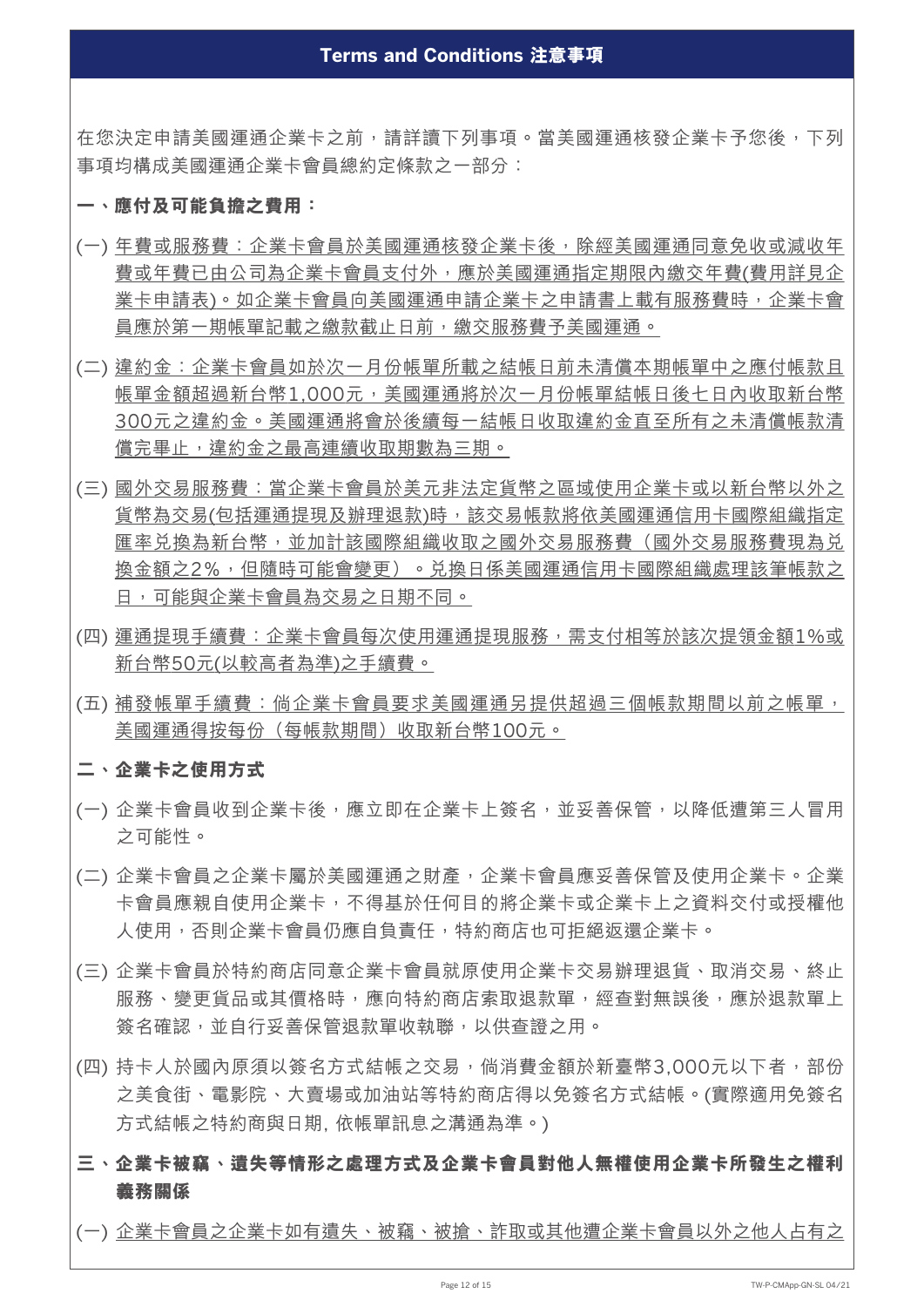情形(以下簡稱遺失等情形),應儘速以電話或其他方式通知美國運通或其他經美國運通 指定之美國運通旅遊服務處或機構,辦理掛失停用手續,而無須繳交掛失手續費。但如 美國運通認為有必要時,美國運通將於受理掛失手續起十日內通知企業卡會員,要求 企業卡會員於受通知日起三日內向當地警察機關報案或以書面補行通知美國運通。企 業卡會員亦應依美國運通要求提供所有資訊以協助美國運通進行調查、向警察單位報案 及 /或作成宣誓書證明企業卡會員並未意圖詐欺。

- (二) 企業卡會員無須就完成上開掛失停用手續後,企業卡被冒用所發生之損失負責,且在任 何情形之下,企業卡會員就企業卡每次被冒用所產生損失之自負額以新台幣1,000元為 限。企業卡會員如有下列之情形,前開自負額之規定不適用:
	- 1. 他人之冒用為企業卡會員容許或故意將企業卡交其使用者。
	- 2. 企業卡會員因故意或重大過失將使用自動化設備辦理運通提現或進行其他交易之交易 密碼或其他辨識企業卡會員同一性之方式使第三人知悉者。
	- 3. 企業卡會員與第三人或特約商店偽造虛構不實交易行為或共謀詐欺者。
	- 4. 企業卡會員得知企業卡遺失或被竊等情形而怠於立即通知美國運通, 或企業卡會員發 生企業卡潰失或被竊等情形後,自當期繳款截止日起已逾20日仍未通知美國運通者。 5. 企業卡會員違反本注意事項第二款第(一)項規定,未於企業卡簽名而遭他人冒用者。 6. 企業卡會員於辦理企業卡掛失手續後,未提出美國運通所請求之文件、拒絕協助調查 或其他違反誠信原則之行為者。
- (三) 企業卡會員就企業卡每次被冒用所產生損失之自負額以新台幣1000元為限。企業卡會員 自完成掛失停用手續時起被冒用所發生之損失,企業卡會員如有本款第二項但書之情形, 前開自負額之規定不適用。企業卡會員完成掛失停用手續時前被冒用所發生之損失,企業 卡會員如有本款第二項但書及第四項但書之情形,且美國運通能證明已盡善良管理人之注 意義務者,前開自負額之規定不適用。惟有下列情形之一者,企業卡會員免負擔自負額: 1. 企業卡會員於辦理企業卡掛失手續時起前二十四小時內被冒用者。
	- 2. 冒用者在簽單上之簽名, 以肉眼即可辨識與持卡人之簽名顯不相同或以善良管理人之 注意而可辨識與企業卡會員之簽名不相同者。
- (四) 在自動化設備辦理運通提現部分,企業卡會員辦理掛失手續前之冒用損失,由企業卡會 員負擔。

## **四、企業卡遭冒用之特殊交易之處理方式**

- (一) 企業卡會員之簽帳卡如有遭他人冒用為第二條第三項特殊交易之情形,企業卡會員應儘 速以電話或其他方式通知美國運動其他經美國運通指定機構辦理停卡及換卡手續。但 如美國運通認有必要時,得於受理停卡及換卡手續日起十日內通知企業卡會員,要求於 受通知日起三日內向當地警察機關報案或以書面補行通知美國運通。
- (二) 企業卡會員辦理停卡及換卡手續前被冒用所發生之損失,概由美國運通負擔。但有前條 第二項但書或下列情形之一者,企業卡會員應負擔辦理停卡及換卡手續前被冒用之全部 損失:
	- 1. 企業卡會員得知簽帳卡遭冒用等情形而怠於立即通知美國運通者, 或企業卡會員發生 信用卡遺失或被竊等情形後,自當期繳款截止日起已逾20日仍未通知美國運通者。 2. 企業卡會員經美國運通通知辦理換卡,但怠於辦理或拒絕辦理換卡者。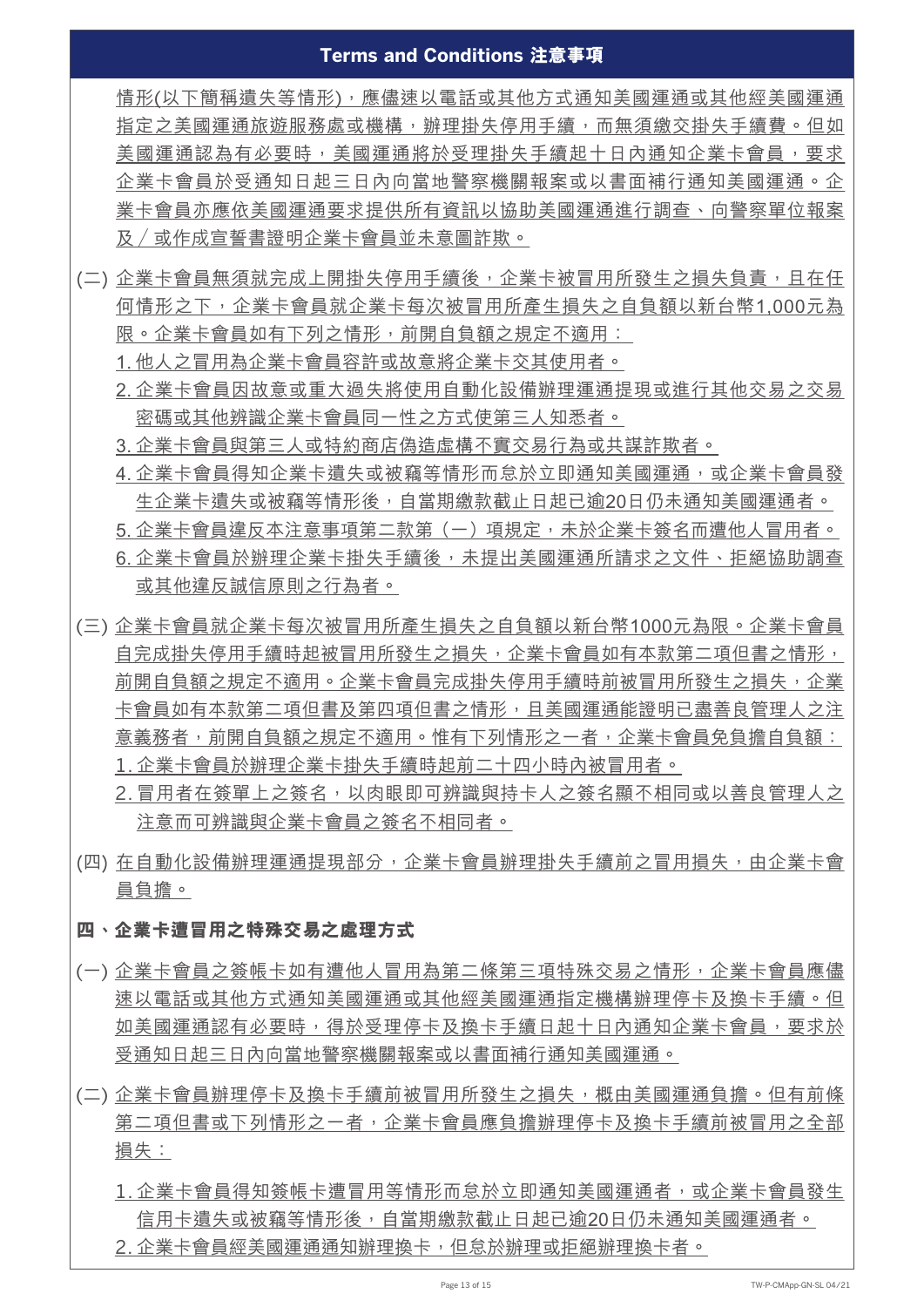3. 企業卡會員於辦理信用卡停卡及換卡手續後, 未提出美國運通所請求之文件、拒絕協 助調查或有其他違反誠信原則之行為者。

## **五、帳款疑義之處理程序**

- (一) 企業卡會員如與特約商店就有關商品、票證或服務之品質、數量、金額,或與委託辦理 運通提現機構就取得金錢之金額有所爭議時,應向特約商店或委託辦理運通提現機構尋 求解決,且企業卡會員不得以該項請求或爭議為由,作為向美國運通拒繳應付帳款之抗 辯。於符合美國運通信用卡國際組織作業規定之下列特殊情形:如預定商品未獲特約商 店移轉商品或其數量不符、預訂服務未獲提供,或於自動化設備上辦理運通提現而未取得 金錢或數量不符時,企業卡會員應於下列期限截止前15個工作日備齊所有相關文件向 美國運通提出並主張扣款:交易清算日起屆滿120日曆日內,或自下列任一日起算120日 曆日內(以最先發生者為準):(1)預定收受商品服務之日、(2)企業卡會員發覺預定商品服務 無法提供之日且不超過該首次交易清算起算之540日曆日,使美國運通可以及時向美國運通 信用卡國際組織提出扣款請求。企業卡會員對於同一筆交易僅能向美國運通申請一次爭議 帳款。美國運通信用卡國際組織對「處理爭議帳款程序」有制定或變更規則、解釋及仲 裁會員機構爭議之最終權限,所以企業卡會員主張爭議帳款,不表示一定可以退款或對 於分期付款未付部分無須再繳款。
- (二) 如果企業卡會員刷卡購買商品/服務的提供期間超過前述美國運通信用卡國際組織之規 定,則於該期間過後,發生特約商店無法繼續提供商品/服務的情形時,因為企業卡會員 已無法透過美國運通信用卡國際組織作業規定處理此類爭議,所以企業卡會員購買該類 商品/服務前,宜審慎評估將來無法獲得商品/服務之風險。
- (三) 企業卡會員如對帳單所載之交易明細有疑義,得於當該期結帳日起屆滿九十日內檢具理 由及美國運通要求之證明文件(如簽帳單或退款單收執聯等)通知美國運通協助處理,或 請美國運通向收單機構調閲簽帳單或退款單。如企業卡會員主張暫停支付時,無需繳付 帳款疑義處理費用,得請美國運通向收單機構或辦理運通提現機構進行扣款、仲裁等主 張,並得就該筆交易對美國運通提出暫停付款之要求。但企業卡會員應於帳單所載當期 結帳日起屆滿九十日以前申請調閲簽帳單、退款單及扣款,逾期即不得以任何理由申請 調整帳單或扣款。
- (四) 企業卡會員未依前項約定通知美國運通者,推定帳單所載事項無錯誤。

## **六、消費之拒絕授權及異常消費**

美國運通企業卡是沒有預先設定消費額度的簽帳卡,但可能會有帳戶額度限制。每次企業卡 會員簽帳消費時,美國運通有權基於任何理由,包括但不限於美國運通就企業卡會員之還款 紀錄、消費紀錄及其他信用資料綜合判斷是否核准持卡人的消費。

## **七、業務委託**

美國運通之交易帳款收付業務、處理業務或其他與企業卡有關之附隨業務,於必要時, 美國運通得依法委託美國運通集團或其他適當之第三人合作辦理。

## **八、相關優惠權益或服務之細節或使用條件,請參閱美國運通會員權益手冊或網站。**

## **九、美國運通蒐集、處理、利用及國際傳輸申請人/持卡人個人資料告知條款:**

(一) 個人資料蒐集目的:美國運通係於辦理簽帳卡業務、行銷、消費者、客戶管理與服務、